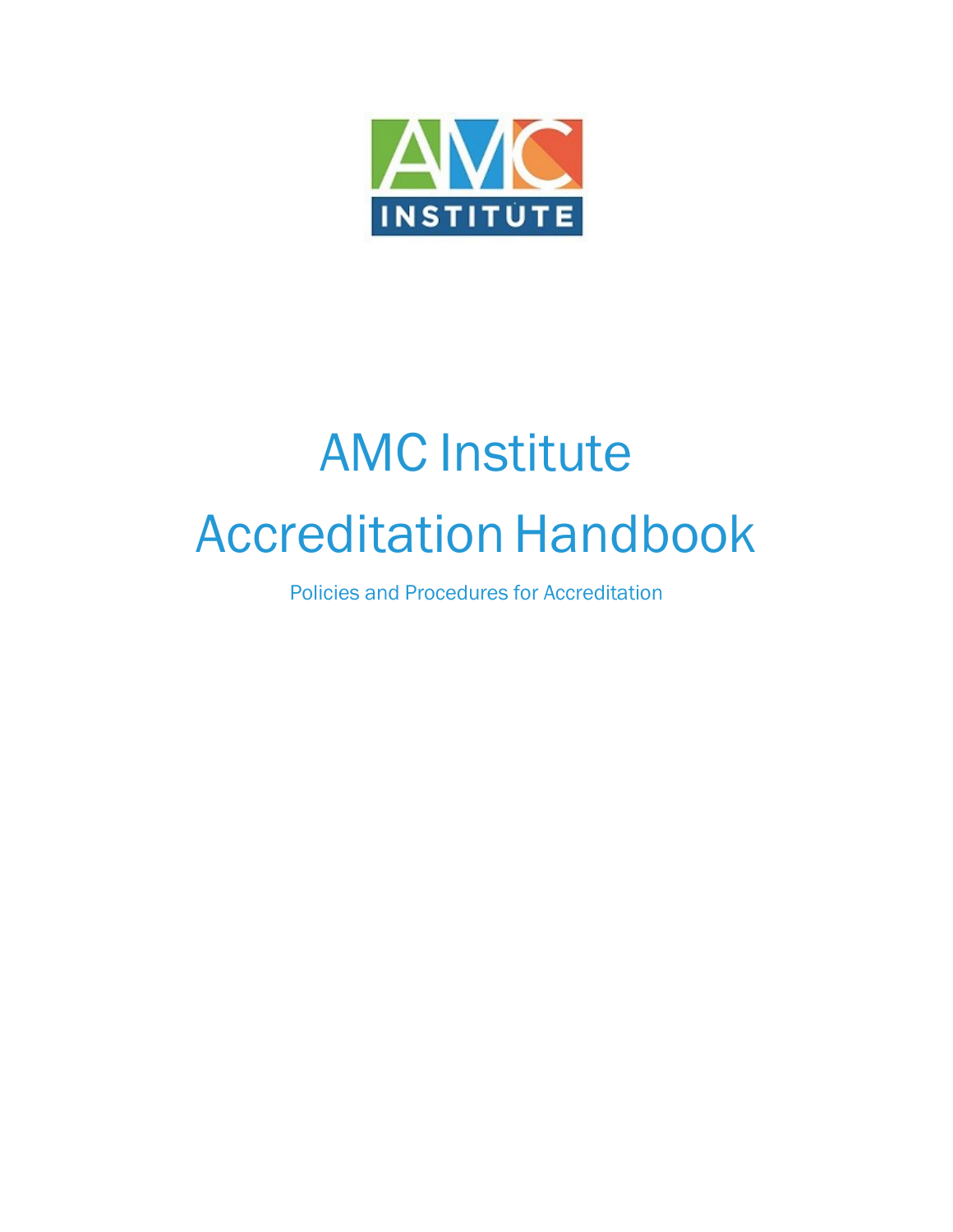# AMCI Institute (AMCI) Accreditation Contact Information

AMCI offers a variety of options for providing you with information and assistance.

Website: [www.amcinstitute.org](http://www.amcinstitute.org/) Contact: Erin Carter, Associate Executive Director Email: [ecarter@amcinstitute.org](mailto:ecarter@amcinstitute.org) Telephone: +1 703-570-8954 Postal Mail: AMC Institute 908 King Street, Suite 320 Alexandria, VA 22314 USA

Our office hours: Monday through Friday 8:00 a.m. – 5:00 p.m. (08:00 – 17:00) U.S. Eastern Time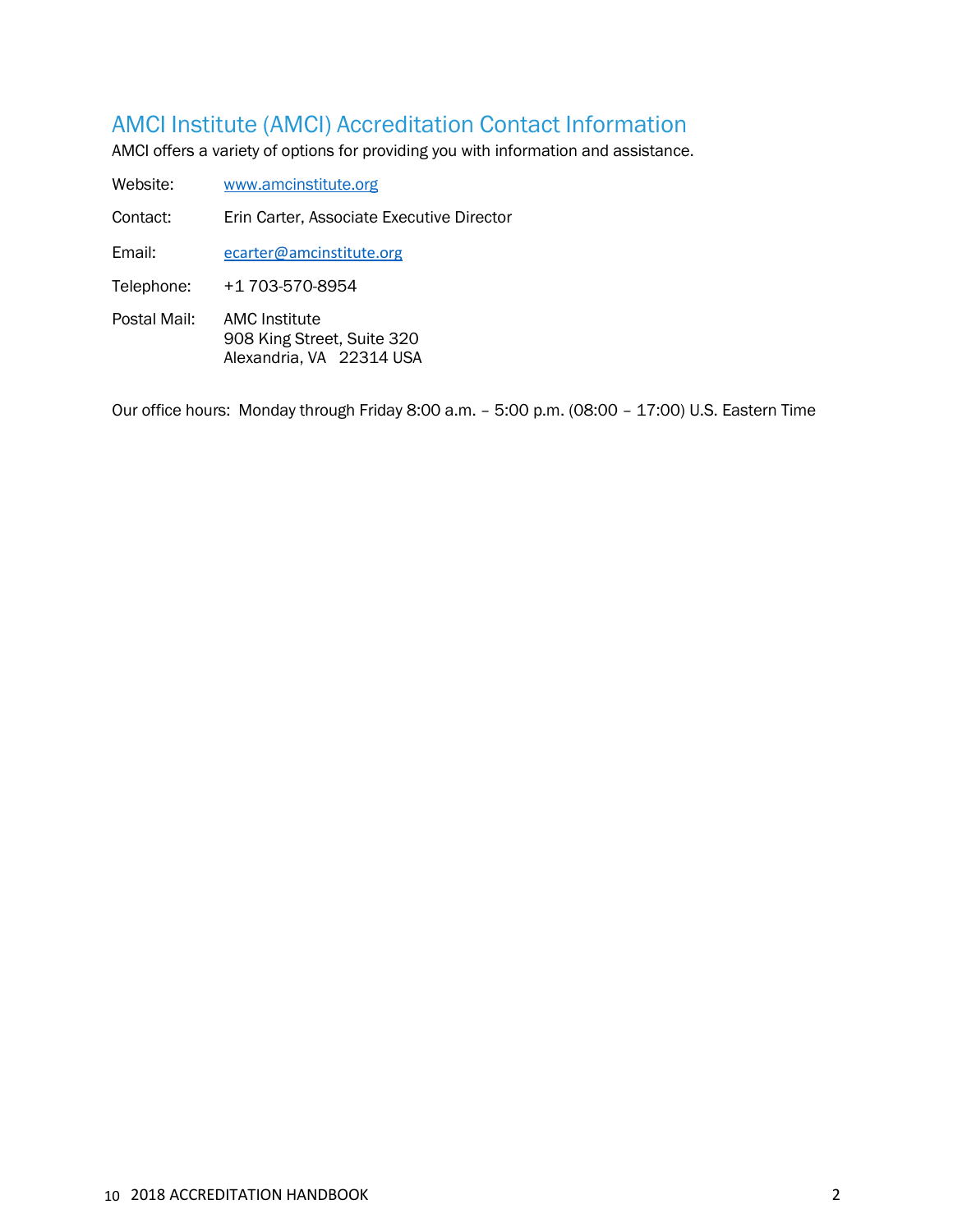# Contents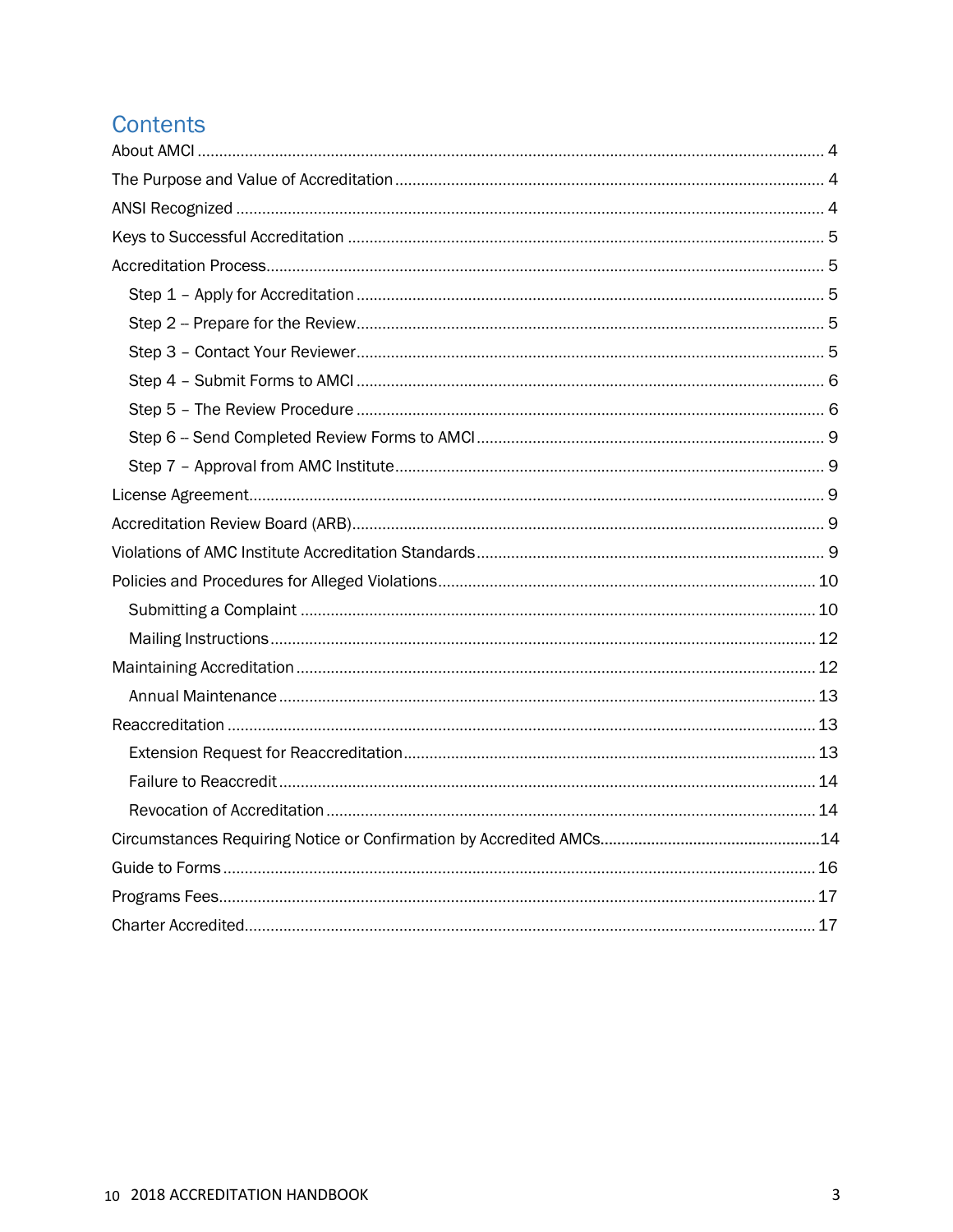# About AMC Institute

Founded in 1963, the AMC Institute has a rich history of promoting the value and effectiveness of the AMC model and increasing the market share of the industry. AMC Institute (AMCI) helps AMCs coordinate their efforts to advance the status and scope of the association management company industry through education and accreditation. Members seek to improve their management techniques, enhance client services, and promote innovation in the industry. AMCI offers its members informative meetings, networking opportunities, accreditation, an online RFP service for new business, and other educational and promotional materials.

AMCI promotes service excellence among association management companies and strives to raise awareness of a burgeoning AMC industry by establishing its member companies as the recognized and preferred choice for quality association management and professional services.

The AMC accreditation program was founded in August 2002 by the International Association of Association Management Companies (IAAMC).

AMCI and ASAE had maintained separate and independent accreditation programs for several years. After a thorough review of the two programs it was agreed that a single industry accreditation program administered by AMC Institute would be accepted by the industry.

In May 2007, in order to provide clearer direction to associations interested in being managed by association management companies (AMCs), the AMCI and ASAE & the Center for Association Leadership agreed to support a single AMC accreditation program. The AMCI accreditation program is based upon the American National Standards Institute (ANSI) approved standard for good AMC practices.

# <span id="page-3-0"></span>The Purpose and Value of Accreditation

The accreditation process improves management practices by providing firms with a defined set of "best practices" around establishing internal quality service systems while developing and improving important company policies and procedures. This conveys a message to current and prospective AMC clients as well as the marketplace that an AMC has demonstrated the commitment to deliver quality, professional services to its clients through conformance with the AMC Standard.

# <span id="page-3-1"></span>ANSI Recognized

ANSI has recognized AMCI as the AMC Standard Developer. This recognition means that AMCI's standards development and administrative processes adhere to ANSI's rigorous requirements and exhibit the highest levels of quality and credibility.

The AMC Institute Standard of Good Practices was first approved by ANSI in 2002. Periodically, the standards and standards development process must be re-accredited. This process most recently occurred in 2018.

The current revision of the Standard went into effect on January 1, 2019 and may be found on AMCI's website under "Accreditation – ANSI Standard".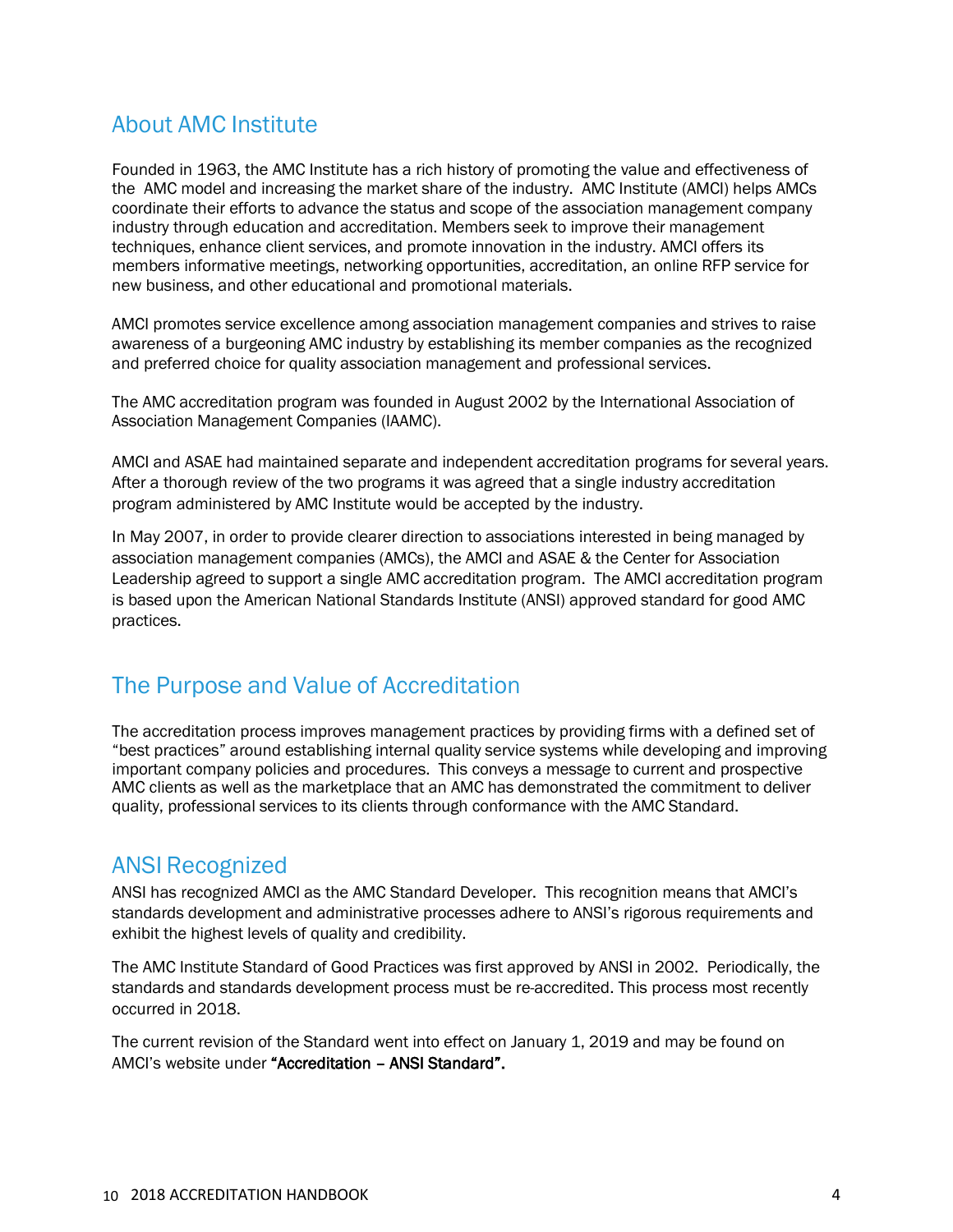The AMC Standards are subject to change periodically. Always use the most current version of the Standard.

# <span id="page-4-0"></span>Keys to Successful Accreditation

- Identify your internal project team
- Thoroughly review the Accreditation Handbook and become familiar with the Standard, the accreditation requirements, and the process
- Consider attending an AMCI Accreditation Workshop or Webinar
- Perform a gap analysis of your internal operating procedures and the Standards
- Implement alignment initiatives
- Begin the formal Accreditation Process
	- 1. Apply for Accreditation
	- 2. Prepare for the Review
	- 3. Contact Your Reviewer
	- 4. Submit Forms to AMCI
	- 5. The Review Procedure
	- 6. Send Completed Review Forms to AMCI
	- 7. Approval from AMC Institute

# <span id="page-4-1"></span>Accreditation Process

## <span id="page-4-2"></span>Step 1 – Apply for Accreditation

Complete Form #1001 – This begins the AMC Institute Accreditation Process which formally notifies AMC Institute of your intention to become AMCI Accredited. This form is used to update potential accredited companies of any new information that may occur and is a way to keep in touch with your organization on accreditation matters.

Applicants can call or email the AMCI Accreditation Manager with questions about the process. AMCI also offers an Accreditation Workshop at the Annual Meeting, and Accreditation Training webinars are held throughout the year to help guide interested AMCs through the accreditation process.

Applicants can use samples made available on AMCI's website along with the Accreditation workbook and the AMC Standard as their guide to prepare and submit documentation to be used in the accreditation review process.

## <span id="page-4-3"></span>Step 2 - Prepare for the Review

The independent review of the AMC's materials and the application of those materials is a required step of the AMC Institute Accreditation process. The AMCI Accreditation Workbook has checklists, sample policies, and information on understanding the review process. Once the AMC's materials are prepared and the processes and procedures are successfully applied within the AMC, you are ready to take the next step.

## <span id="page-4-4"></span>Step 3 – Contact Your Reviewer

Once all materials and documents are collected, contact the selected CPA to conduct the review of your company's accreditation policies, procedures, and documentation. Give the CPA the Reviewer's Guide materials from the Workbook to become familiar with the process. It is important that they understand what will be expected of them and to make sure they meet the criteria for being a Reviewer.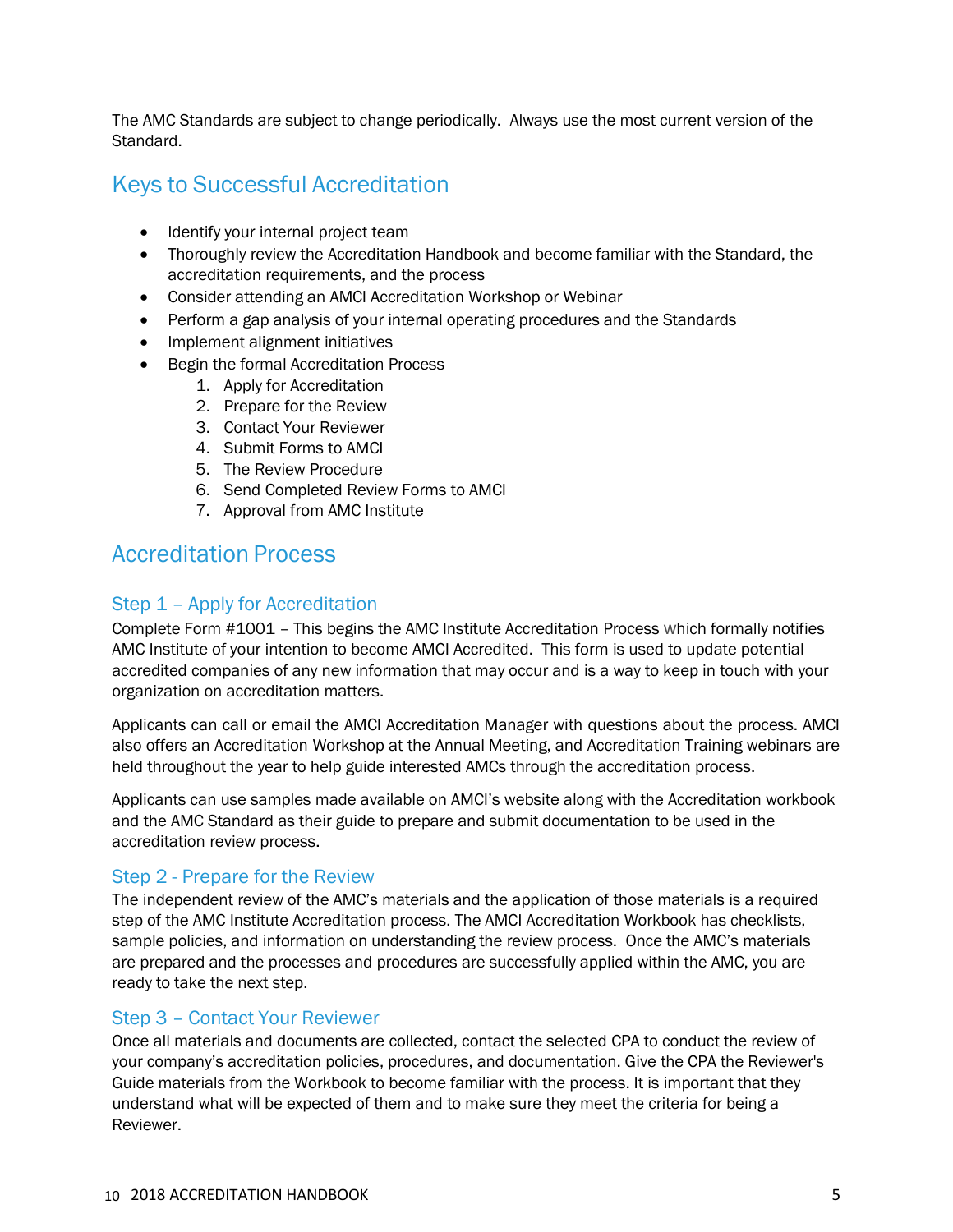The accrediting company will negotiate the cost of the accreditation review with the CPA firm. This is paid directly to the reviewer and the negotiation of fees occurs between the accrediting company and the reviewing firm.

The assigned reviewer must sign the Reviewer's Commitment Form (Form #1005) and the AICPA Release of Information form and send them to the accrediting company. The chosen reviewer must meet the following criteria:

- An Accounting Firm or individual CPA shall conduct the review of the AMC.
- The Accounting Firm or individual CPA shall be a member of the American Institute of Certified Public Accountants (AICPA) or a similar organization.
- The Accounting Firm or individual CPA shall not be an employee of the AMC being reviewed.
- The Accounting Firm or individual CPA shall have been peer reviewed within the last three years. ATTACH A COPY OF THE REVIEWER'S LAST PEER REVIEW OPINON LETTER TO FORM #1005.
- The Accounting Firm or individual CPA selected shall be familiar with conducting reviews.

Approval of the reviewer is required and the review should not commence until the reviewer is approved.

International companies going through the accreditation process will need to provide the name and contact information for the entity that can verify that the reviewer is in good standing.

## <span id="page-5-0"></span>Step 4 – Submit Forms to AMCI

Submit the following completed forms to AMCI along with the initial accreditation fee payment as outlined in Form 1006 Fee Schedule.

- Form 1002 Declaration of Intent to become AMC Institute Accredited
- Form 1003 License Agreement
- Form 1005 Reviewer Commitment
- Form 1006 Accreditation Fee
- AICPA Release of Information Form

When completing the Declaration of Intent to become AMC Institute Accredited, the AMC must submit the name of the individual or company that shall be conducting the review of the AMC. The selected reviewer must meet the criteria listed on Form 1005. The AMC should share this information with the reviewer before confirming the agreement with them. It is also suggested that the AMC wait until after AMC Institute has approved the Reviewer before entering into any agreement with them.

AMCI will contact you within seven (7) working days of receipt of the above materials and notify you that your Reviewer has been approved. You must contact your Reviewer within thirty (30) days of notification from AMCI to negotiate the terms and conditions of the Review. Expenses related to the review are the responsibility of the firm which is being reviewed. The next step is to schedule the review. The review should be completed within six months of submitting Form 1002- Declaration of Intent to become AMCI Accredited.

## <span id="page-5-1"></span>Step 5 – The Review Procedure

Once the Reviewer has been approved by AMCI via Form 1005, the AMC will provide the Reviewer with the completed Accreditation Forms and customized company documentation. THESE MATERIALS WILL BE TREATED AS HIGHLY CONFIDENTIAL. THE REVIEWER WILL BE THE ONLY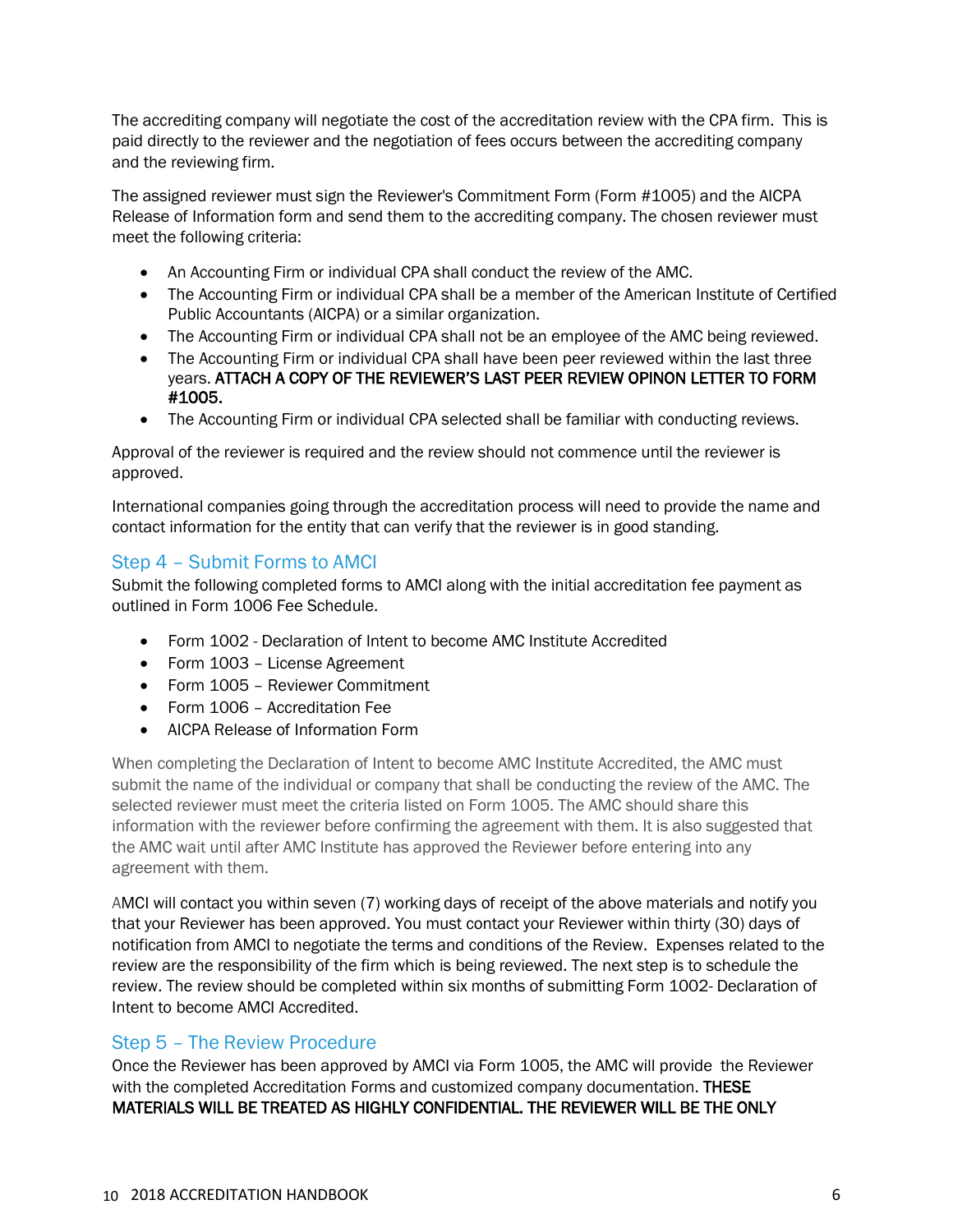## ONE TO VIEW THESE MATERIALS. ALL MATERIALS WILL BE RETURNED TO THE AMC AFTER THE REVIEW PROCESS IS COMPLETED OR WITHDRAWN.

The firm selected to conduct the AMC review may have specific requirements they need to follow as a member of AICPA or a similar organization. For purposes of this review process, the following types of review are acceptable and will be referred to as "review" in all AMC Institute Accreditation materials:

- Compliance Review
- Compliance Examination
- Special Agreed Upon Procedure
- AMC Review

The selected reviewer shall adhere to the following set of instructions when conducting the review:

- Reviewer visits shall be conducted during normal working hours, unless otherwise consented to by the AMC, and the reviewer shall have full and prompt access to the AMC's facilities for the purpose of reviewing.
- The reviewer shall verify paper documentation against actual in-office implementation.
- The reviewer shall issue to the AMC a new review report for each review conducted.
- The reviewer may elect to submit an opinion letter.
- The reviewer shall issue to the AMC and the AMC Institute a copy of the review report upon completion of the review.

#### Conducting the Review

- 1. A desktop review, based on the AMC's written submittals, will be conducted first. The Reviewer is permitted to follow up by telephone and/or written communication as necessary. An onsite review will follow the desktop review. The onsite review will be conducted in person at the AMC's primary office location, as designated by the AMC. The AMC is responsible to bring together, at the location of the onsite review and as requested by the Reviewer, representatives from all or a portion of the AMC's remaining office locations which provide association management services and operate under the AMC's trade name, including without limitation the AMC's staff who may work from a home or other remote office; such representatives may participate remotely using communications technology approved in advance by the Reviewer. For purposes hereof, an AMC location will be deemed to be "providing association management services" if any services generally provided by an association management company to its clients are provided at such AMC location. Each such representative must be able to demonstrate to the satisfaction of the Reviewer that the AMC's policies and procedures in effect at his or her office location, including a home or other remote office location, comply with the AMC Standard
	- a. It is important to note that the AMC Standard establishes requirements that each individual AMC will use to create its own measureables. An AMC's compliance to this Standard shall depend on its documentation and implementation of its own definitions, procedures, and policies as they relate to each element of the AMC Standard.
	- b. The two-page Review Report Form (#1004) shall be used to conduct the desktop review. Indicate "complete or incomplete" in the corresponding areas as the AMC's documentation is reviewed. Make notes in the comment section of specific materials needed to be modified or added to that particular section.
	- c. The reviewer is permitted to email or mail a copy of this page to the AMC.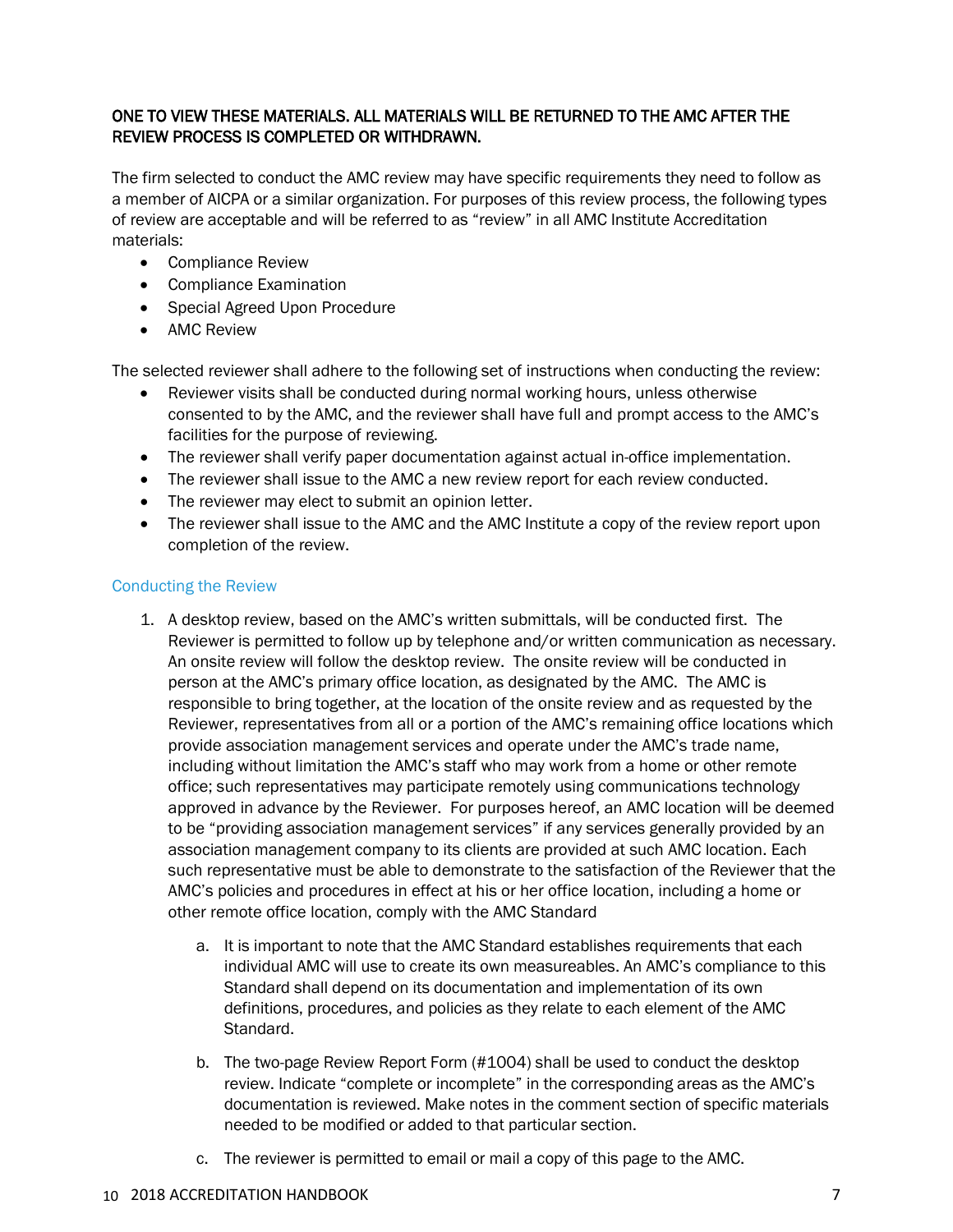- d. The AMC and the reviewer should determine whether additional documentation should be compiled and shared before the onsite review occurs.
- e. Based on the arrangements in "d", review and accept the additional documents.
- 2. An onsite review will follow the desktop Review. The onsite review is conducted in-person at the AMC's company location and will consist of an evaluation of the written documentation, systems, processes, policies, and procedures in operation as to conformance to the AMC Standard.
	- a. The two-page Review Report Form (#1004) shall be used to conduct the onsite review. Indicate "complete or incomplete" in the corresponding areas as the onsite review is conducted. Make notes in the comment section of specific materials or activities needed to be modified or added to that particular section.
	- b. Submit a copy of this report to the AMC.
	- c. Determine with the AMC when the review of the items noted on the form shall be conducted.
	- d. Additional necessary work beyond the scope of the agreement with the AMC shall be discussed and confirmed by both parties. Any related fees shall be confirmed in writing and are the responsibility of the AMC.
- 3. Immediately following the onsite review, the Reviewing firm will submit the "Review Report" (Form # 1004) to the AMC and to AMCI. The results of the review may be as follows:
	- a. Review Passed: The AMC will receive a congratulatory letter; an electronic accreditation logo to use on all materials, website and publications; and a listing on AMCI's website in the Accreditation Directory.
	- b. Review Incomplete: The Reviewer will notify the AMC in writing. The Reviewer will include and indicate the area(s) that need to be addressed.

The AMC will respond in writing directly to the Reviewer with an explanation and supporting information that addresses the area(s) of concern or will withdraw its application for accreditation without prejudice. All monies and fees submitted to date will be considered payment for services rendered to date.

- 1. Review Passed: After additional review, the Reviewer may accept the written response and determine that accreditation status may be granted.
- 2. Review Failed: If the AMC still does not pass the review, the AMC will withdraw its application without prejudice or appeal its application to the Accreditation Review Board in accordance with 6.1 of the License Agreement.

An AMCI approved independent Reviewer other than the Reviewer that failed the AMC will conduct the Appeal. The Accreditation Review Board will review the documentation of the independent Reviewer. Upon review, the Review Board has the following options:

- Affirm the "failure."
- Permit further submittal of materials and information provided by the AMC.
- Grant Accreditation.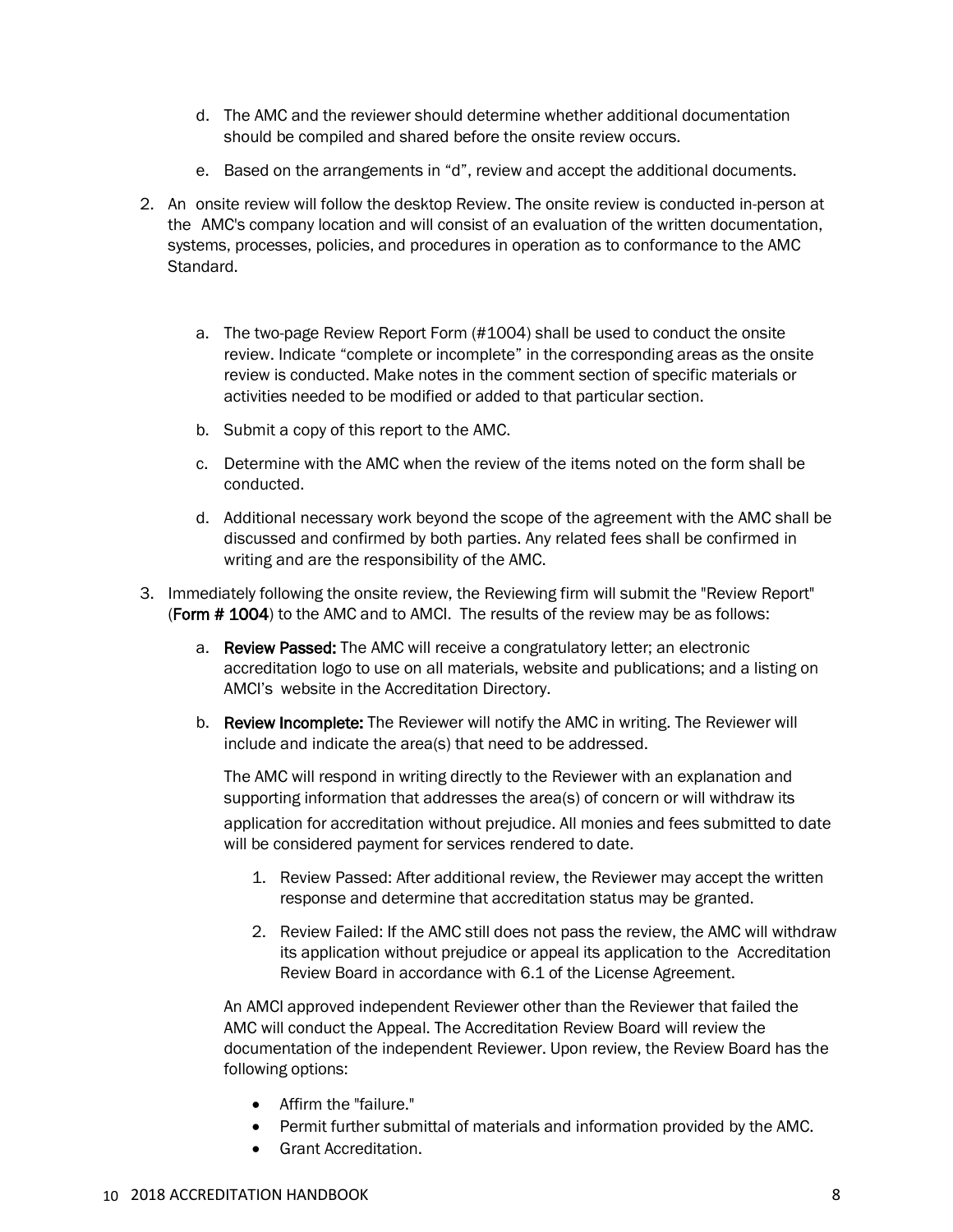Upon affirmation of the "failure" (see 3b above), the Accreditation Review Board will permit further submittal of materials and information provided by the AMC. If the AMC elects to submit the additional requested materials there will be an additional \$500 appeals fee payable by the appealing AMC to AMCI.

An AMC failing to obtain accreditation is not eligible to reapply for a period of six months after notification of failure or withdrawing its application.

## Step 6- Send Completed Review Forms to AMC Institute

When the review is complete, the Reviewer will send a copy of page one of the Reviewer's Report (Form 1004) to AMCI. The reviewer should also send a copy of pages one and two of this report back to you, the accrediting firm.

## <span id="page-8-0"></span>Step 7 – Approval from AMC Institute

AMCI will check the review report submitted by the reviewer to determine completeness. If the paperwork indicates the review has been passed, AMCI will update information in the database and send a congratulatory email with accreditation logos, a press release template, and Form 1007- Procedures of Alleged Violations of AMC Institute Accreditation Standards. Form 1007 should be signed and returned to AMCI. AMCI will prepare and send the Certificate of Accreditation to the newly accredited AMC.

# <span id="page-8-1"></span>License Agreement

Form 1003 – The License Agreement sets forth the requirements for use and display of the AMCI Accreditation Mark. All accredited firms are required to sign and conform to the license agreement. Failure to do so may result in actions up to and including revocation of the accreditation.

# <span id="page-8-2"></span>Accreditation Review Board (ARB)

The Accreditation Review Board (ARB) is the body given authority to review and consider any and all alleged violations of the AMC Institute Accreditation Standards by accredited firms. The Accreditation Review Board is comprised of 4-6 representatives from Accredited AMCI members in good standing, appointed by the Chair of the AMCI Board.

# <span id="page-8-3"></span>Violations of AMC Institute Accreditation Standards

The AMCI Accreditation program defines very clear criteria and procedures for addressing reported or alleged violations of the Accreditation Standards by accredited firms and corresponding disciplinary actions. These policies and disciplinary actions are set forth to ensure the credibility of the program and to advance the standards of the industry.

- Accredited AMCs agree to be bound by the AMC Institute Standard
- Accredited AMCs must sign an affirmation of intent to comply with the AMC Institute Standard and these Procedures for Alleged Violations of AMC Institute Accreditation Standards with initial Accreditation and every reaccreditation.
- Accredited AMCs will not, in any way, attempt to persuade, induce, or coerce another AMC to breach the AMC Institute Standard, and acknowledge and agree that inducing a breach is to be considered a violation of the same.
- Accredited AMCs will be responsible for any violation by their agents,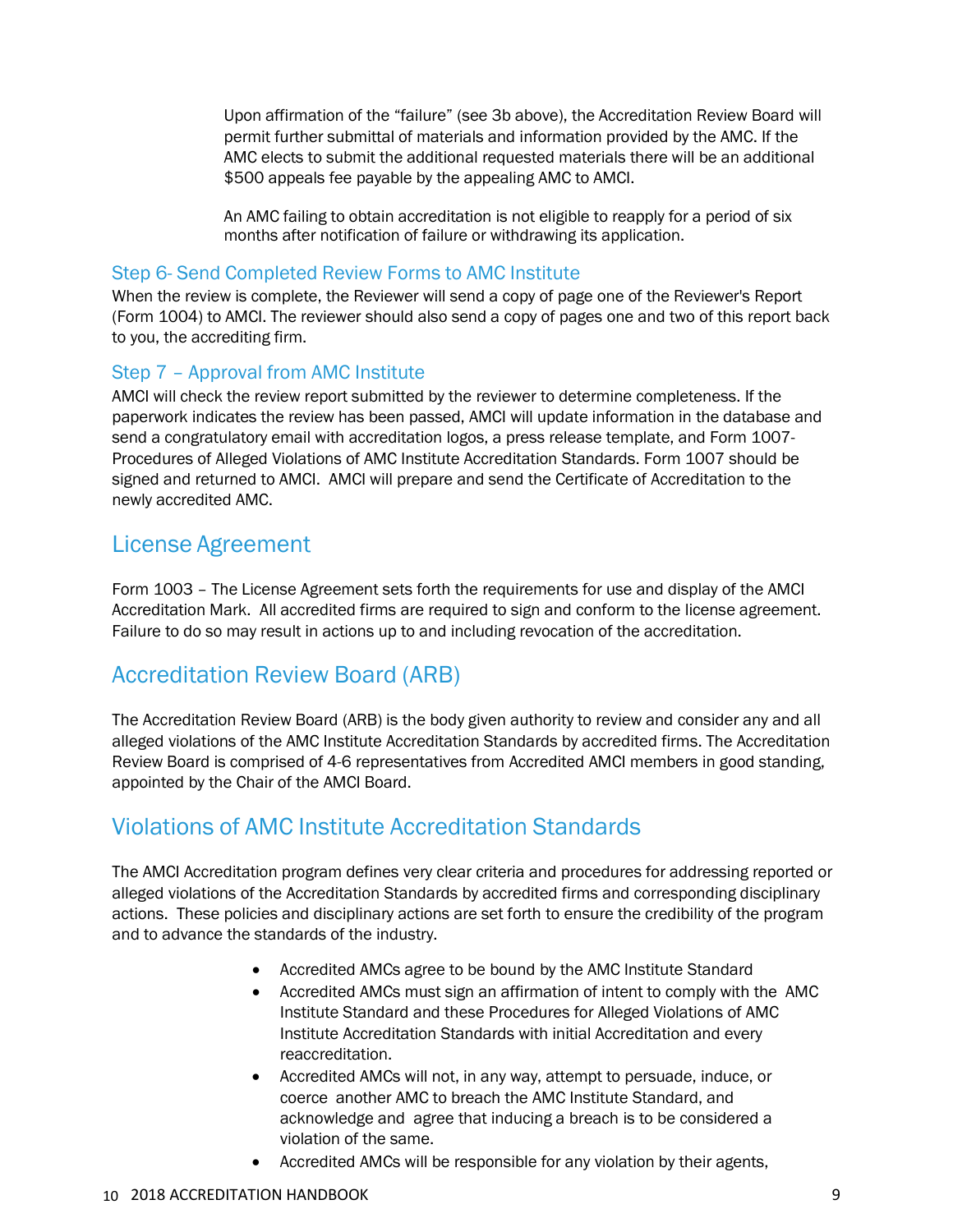representatives, and employees if the ARB finds, after considering all the facts and circumstances, that the responsible member has authorized, condoned, or supported such a violation, or in any other way failed to prevent a violation from occurring where the responsible member had actual knowledge of the violation.

# <span id="page-9-0"></span>Policies and Procedures for Alleged Violations

The policies and procedures for alleged violations of the AMC Institute Accreditation Standards and directions for submitting a complaint are contained in Form 1007 and are as follows:

## <span id="page-9-1"></span>Submitting a Complaint

All complaints MUST be filed IN WRITING and signed by an authorized official of the complaining party (*Complainant*).

Should AMCI receive an inquiry or complaint by phone, mail, or in person, staff will inform the Complainant of procedures to officially file a complaint. It may be that an individual is simply making an inquiry as to clarification of a policy or procedure, in which case staff may provide guidance and resolve the issue. In this case the inquiry would not be considered an official complaint. Should staff determine based on the information provided that an actual procedure may have been violated the Complainant will be so advised and instructed to submit a written complaint.

It is the Complainant's responsibility to submit a formal, written complaint to AMCI. If no written complaint is received within thirty (30) days, no further action will be taken on behalf of the Complainant.

The written complaint must state with specificity the section of the Accreditation Standard that the AMC is alleged to have violated, and include all data, allegations, information or documentation supporting the allegation. The Complainant shall include a statement that grants a limited waiver of confidentiality for the sole purpose of allowing the members of the ARB to fully investigate the complaint.

The ARB will advise the Complainant that any information pertaining to the complaint may be provided to concerned parties, including, but not limited to, members of the ARB, the Board of Appeals (a group of experienced members called upon to share their expertise and provide advice upon review of <sup>a</sup> complaint during the appeals process - all decisions made by the Board of Appeals are final, potential witnesses, the accused member (Respondent) and, if necessary, members of the Board of Directors. The Complainant will be advised that refusal to waive confidentiality may impede the investigation conducted by the ARB.

Should a complaint be filed directly against AMCI and/or its staff members, the complaint will be immediately assigned to the ARB. The ARB will then take full responsibility for processing the complaint and handling all administrative aspects involving the Formal Complaint Procedure.

#### Acknowledgement and Responses

If it is determined by the ARB review that the complaint is valid, AMCI staff will notify the Respondent AMC of the complaint with any appropriate documentation and that he/she has thirty (30) days to file a formal response to the complaint. The Respondent may respond to the allegations in the complaint, which should include all data, information, and documentation supporting its position. A description of corrective measures taken or intended to be taken may be included. Failure by the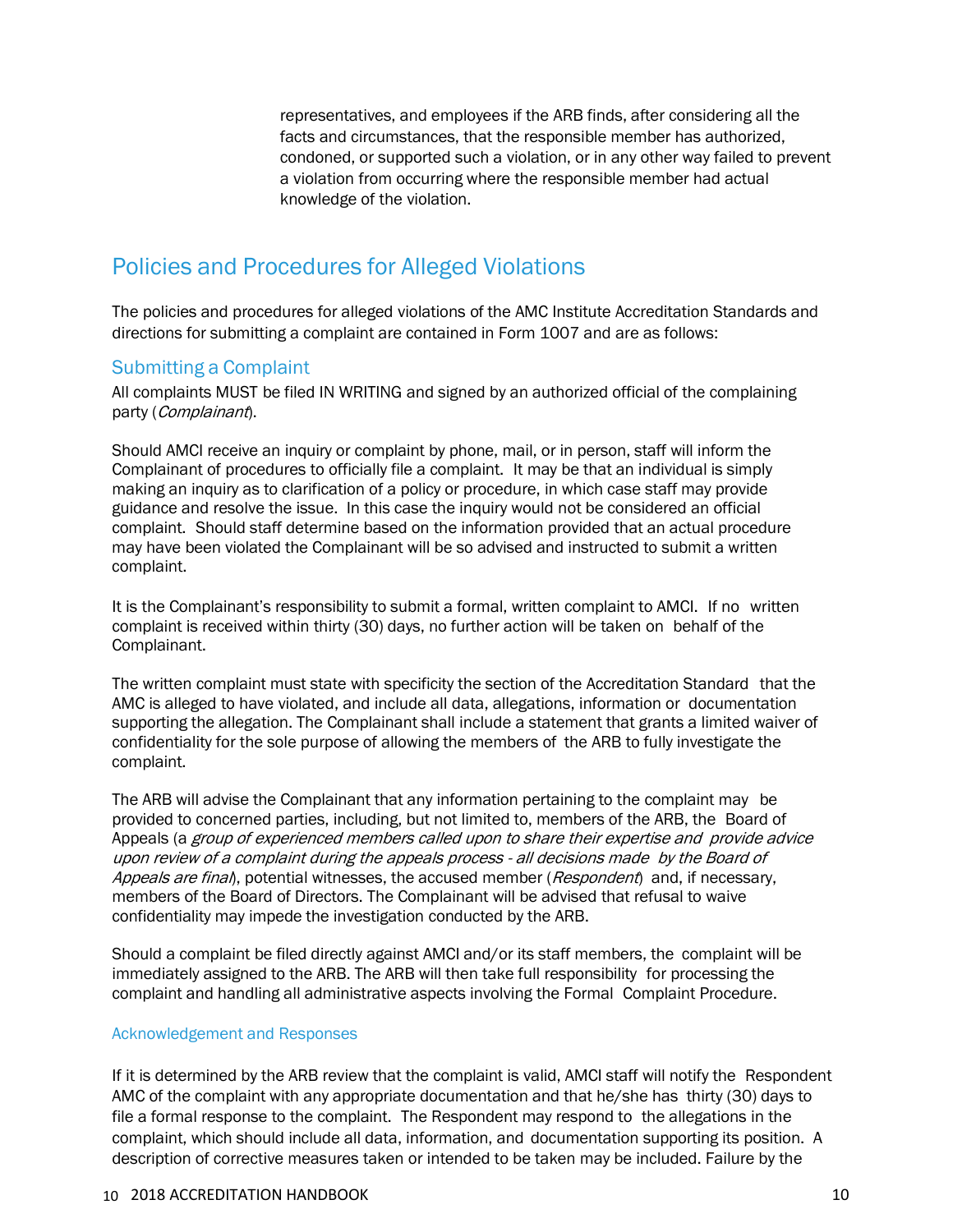Respondent to provide a response within thirty (30) days will result in a default judgment with no right of appeal. The response will be reviewed by the ARB and shared with the Complainant.

#### **Determination**

Once the ARB has received a response and any documentation from the Respondent, the ARB may investigate anything contained in the documentation at its sole discretion. This may be assigned to one member of the ARB or to the entire ARB. The ARB may, at its sole discretion, hold a hearing under the terms and conditions it deems appropriate. Within thirty (30) days of receiving the response, or, if a hearing is held, within 30 days of the hearing, the ARB will make a determination on the matter. All members of the ARB will have a vote. The ARB may determine that a violation has occurred only upon a finding of clear and convincing evidence by a unanimous vote of the ARB.

If the ARB determines that a violation has occurred, the ARB will then decide by majority vote as to the sanction to be imposed. The determination will then be mailed to all parties via certified mail, return receipt, or overnight delivery with signature confirmation and receipt. Whatever the outcome of the determination, either party will have the right of appeal under Section 4.

#### Accepting Judgment

Either party will have the right, within fifteen (15) days of receiving an ARB decision, to request a further review which will be conducted by a Board of Appeals. If neither party files an appeal within fifteen (15) days, the decision of the ARB will be final. The Respondent and the Complainant will each have the right to be represented by their own legal counsel.

#### Board of Appeals Procedure

The proceeding before the Board of Appeals will be based on written submissions by the interested parties per the schedule set forth below.

To initiate an appeal, the appealing party will file a notice of appeal and supporting brief specifically stating the grounds for appeal. The ARB will then provide, within thirty (30) days, the entire record of all information and proceedings to the Board of Appeals. The responding party will have thirty (30) days from the filing of the appeal to provide a response brief to the Board of Appeals. The Chair of the Board of Appeals will conduct the appeal process and may solicit further information from any and all parties involved. All correspondence will be delivered to the AMCI headquarters via certified mail, return receipt requested, or overnight delivery. AMCI headquarters staff will compile the appeals information from both parties for the Board of Appeals review.

The Board of Appeals will consider the appeal at its next meeting held after the reply submission is filed. All matters heard on appeal will be submitted in a written presentation. If the Board of Appeals deems it necessary, it will hear oral presentations by the parties. The Board of Appeals will render a final determination within thirty (30) days following the meeting at which the appeal is addressed. A unanimous vote of the Board of Appeals finding that the ARB decision was clearly erroneous is necessary to overturn a determination of the ARB. The decision of the Board of Appeals will be final.

The Chair of the Board of Appeals will notify the Complainant and the Respondent of the Board of Appeals' determination and any recommendations within twenty-four (24) hours of the final decision.

Any cost related to this arbitration process shall be paid by the accredited AMC in full. If the ruling is in favor of the accredited AMC, AMC Institute will reimburse fifty percent (50%) of the expense related to the arbitration process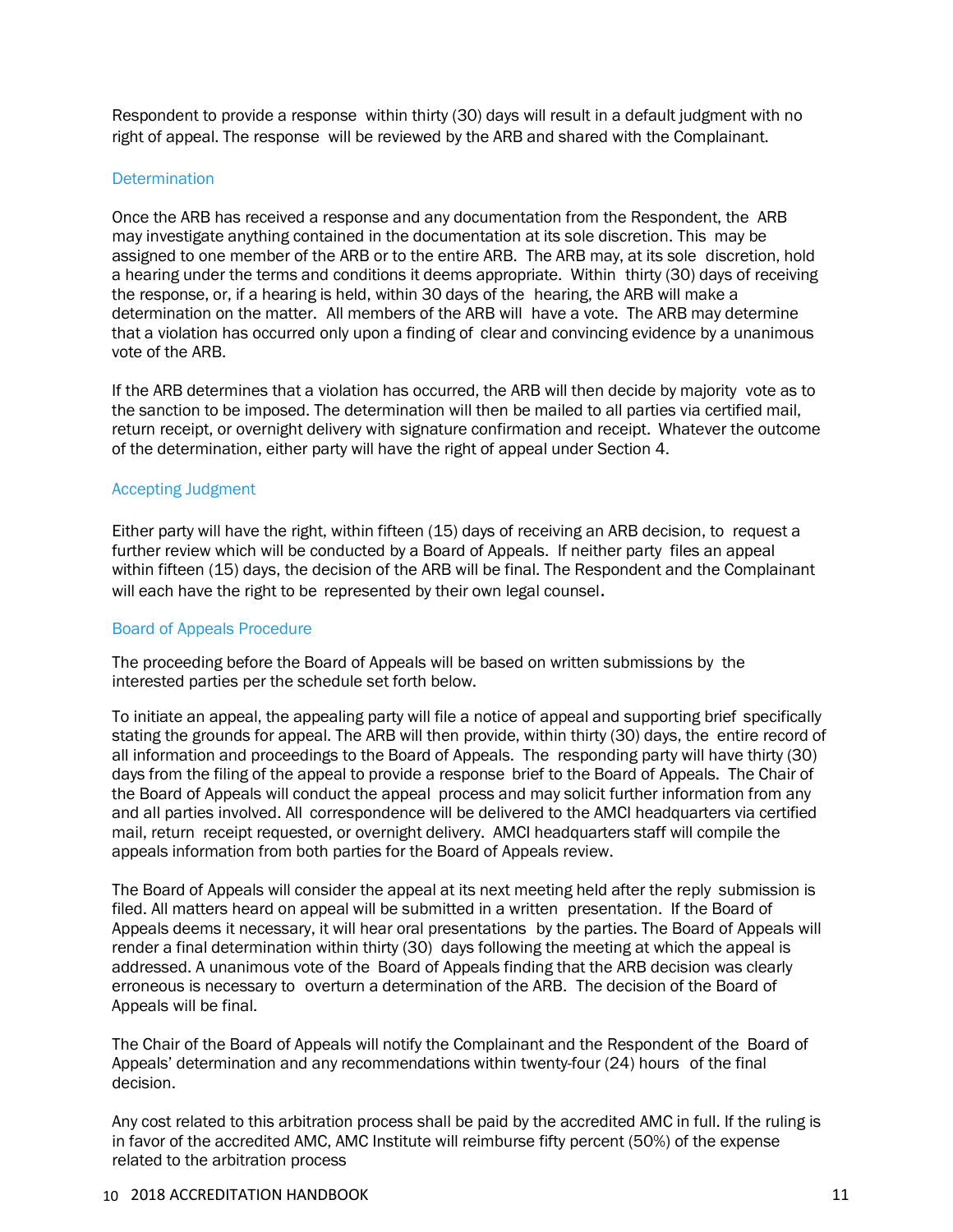#### **Sanctions**

If it is determined that grounds exist to take disciplinary action against an accredited AMC, one or more of the following actions may be taken or such other action(s) as the ARB may deem appropriate:

- 1. Require the AMC to engage in remedial education and/or training;
- 2. Suspend AMC's accreditation for a period of time and/or require the AMC to participate in a mandatory audit of continuing education for a period of time;
- 3. Deny an accredited AMC application for reaccreditation for a period of time;
- 4. Publish findings and sanctions in AMCI publications;
- 5. Notify other legitimately interested parties of findings and disciplinary action.

## <span id="page-11-0"></span>Mailing Instructions

All complaints should be filed IN WRITING and signed by the chief official of the complaining party. The following items, found within Form 1007, must be submitted in order for AMCI to review and process your complaint:

- Formal, written complaint and supporting documentation
- Submittal Form (Form #1), including a brief statement on how this complaint directly relates to a violation of the AMC Institute Standard
- Authorization Form (Form #2)

All documentation listed above should be submitted directly to:

AMC Institute 908 King Street, Suite 320 Alexandria, VA 22314 703-570-8954

Email: [ecarter@amcinstitute.org](mailto:ecarter@amcinstitute.org)

## <span id="page-11-1"></span>Maintaining Accreditation

AMCI Accreditation is maintained through an annual maintenance fee and a periodic reaccreditation process.

Accreditation is valid for four (4) years from the initial accreditation (or re-accreditation) date listed on the approval notice sent from AMCI. Reaccreditation occurs at the end of this four (4) year cycle.

<span id="page-11-2"></span>To maintain your accreditation, AMCs must pay a yearly maintenance fee (see Program Fees, page 15).

## Annual Maintenance

The accredited company agrees to the license agreement, a display of the accreditation mark, and an annual maintenance fee. The current annual maintenance fee is \$550 for members and \$1,100 for non-members (see Program Fees, page 15). You will receive an invoice each year prior to your anniversary date.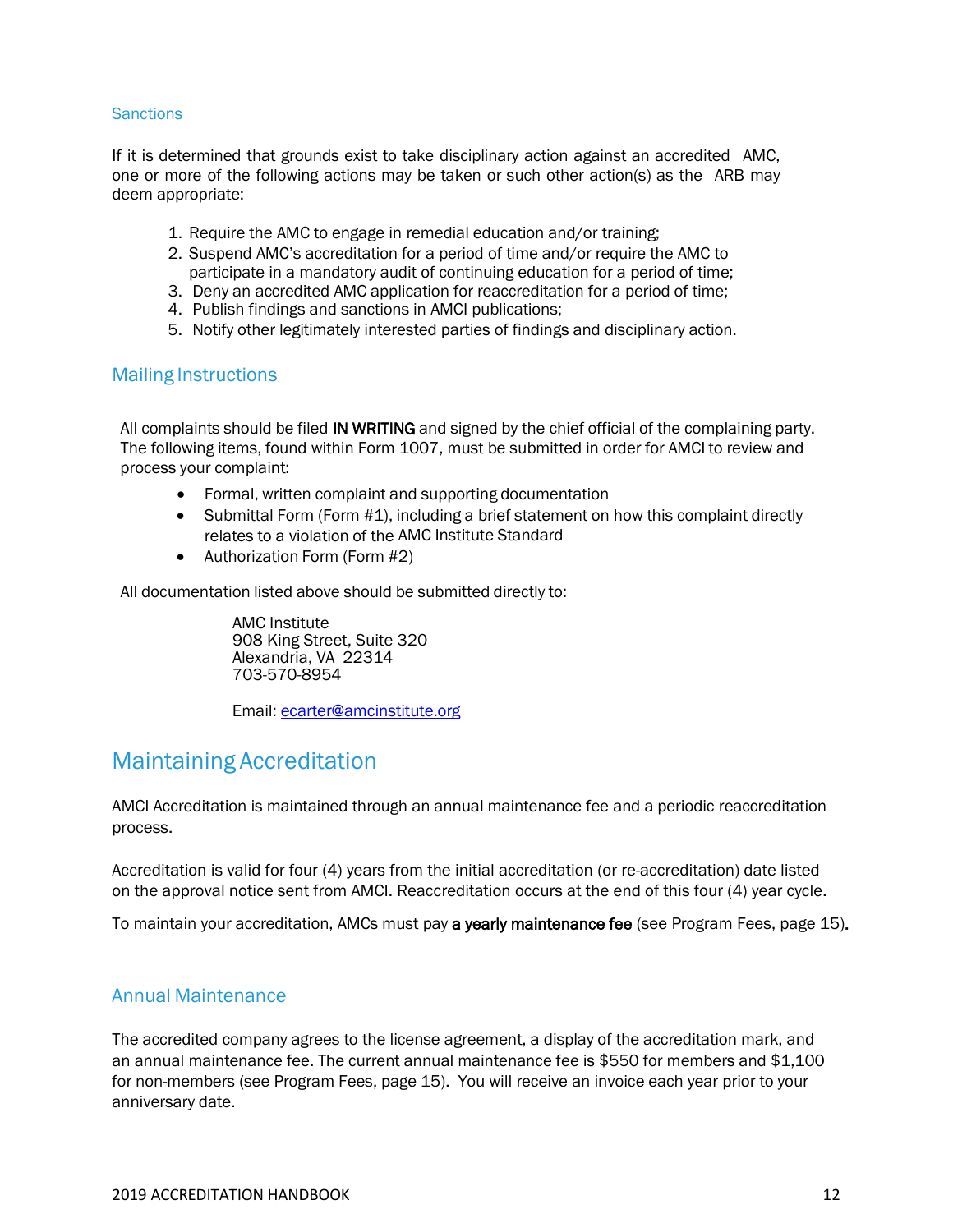Accreditation status will be revoked from any AMC that fails to pay any annual maintenance fee. Fees must be sent to AMCI within sixty (60) days of the annual maintenance due date. Any account not resolved within ninety (90) days after the due date shall be cause for revocation of the Accreditation License Agreement.

Reinstatement of this Agreement is obtained upon the payment of all outstanding charges plus a \$500 reinstatement fee (see Program Fees, page 15). If reinstatement is not obtained, AMCI may, after ninety (90) days, inform the AMC of the permanent revocation.

# <span id="page-12-0"></span>Reaccreditation

In order to maintain AMCI Accreditation Status, AMCs are required to apply for reaccreditation every four (4) years. The process is similar to the initial accreditation process but using a different set of forms and fees. The reaccreditation fee is the same amount as a maintenance fee payment.

There are helpful checklists and sample policies in the AMC Accreditation Workbook to assist with the process.

Review the current AMC Standard and the processes that were submitted during your original application to insure your firm's policies and procedures are aligned with the standard and implement any updates needed. The AMC Standards are subject to change periodically. Always use the most current version of the Standard available on AMCI's website.

- Submit the following forms with the associated fees to AMC Institute.
	- o Form 1002 Declaration of Intent for AMC Institute Accreditation
	- o Form 1003 License Agreement
	- o Form 1005 -- Reviewer's Commitment
	- o AICPA's Release of Information Form
- Plan to schedule your reviewer's visit no later than one month prior to your accreditation anniversary date.
- After the review submit Form 1004 Reviewer's Report, no less than three weeks prior to your reaccreditation due date to allow time for processing.
- Once approved, the AMC must reaffirm their understanding of the Procedures for Alleged Violations of AMC Institute Accreditation Status, and must resubmit Form 1007.

## Extension Requests for Reaccreditation

Accredited AMCs may request a three-month extension due to the following circumstances:

- 1. Serious Illness of person(s) responsible for accreditation
- 2. Bereavement
- 3. Family Emergency
- 4. Extreme work commitments Covering for a co-worker who is seriously ill.
- 5. Major event that effects operation of business (fire, flooding, etc.)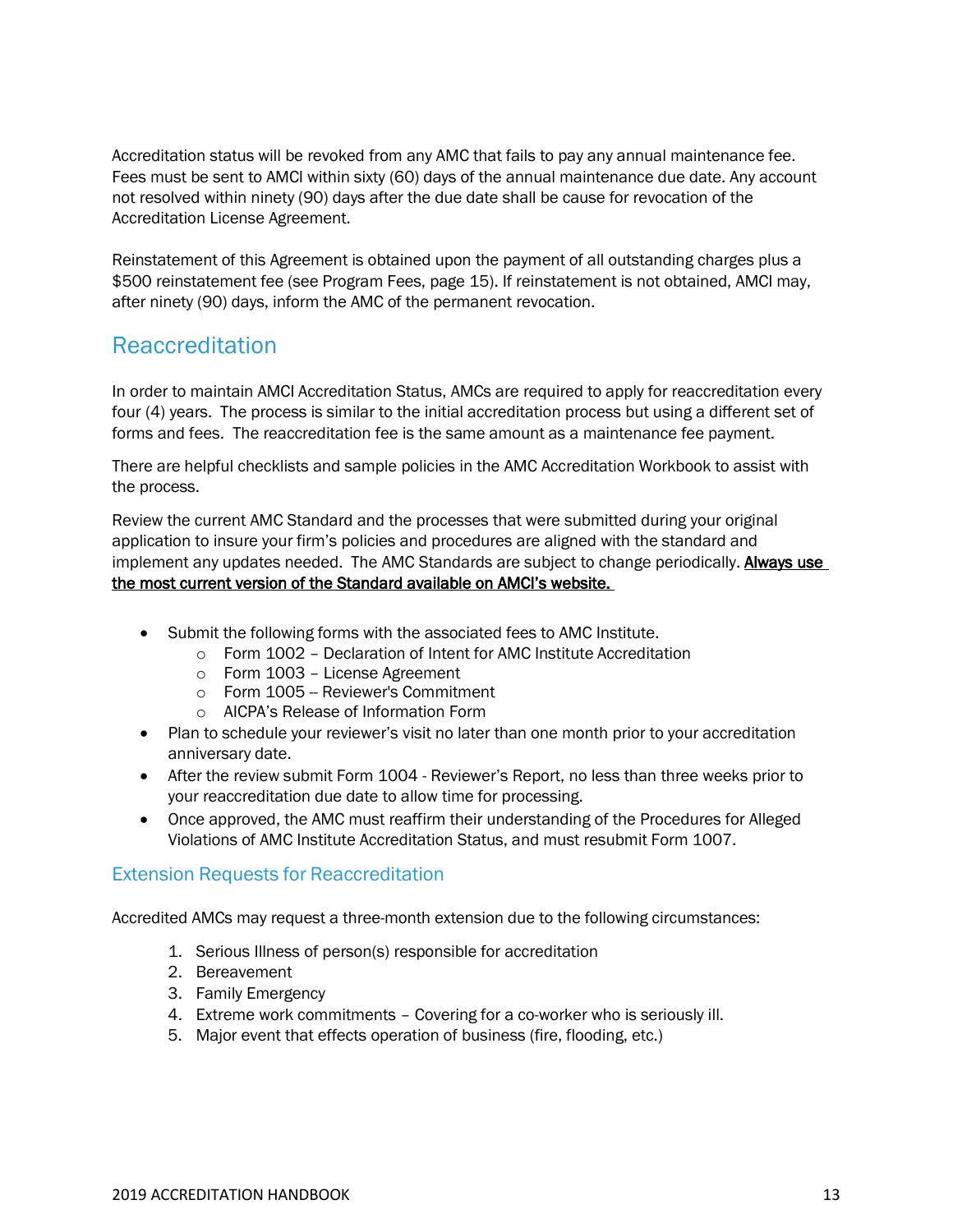The AMC:

- 1. Must request the extension sixty (60) days prior to accreditation expiration.
- 2. Must present a rationale for the request and descriptive timeline of action to be taken with the extension request.

Extensions will not be granted due to:

- 1. Financial issues
- 2. Staffing issues (accept as listed above)

Three month extensions are calculated from the original reaccreditation due date. Similarly, the new reaccreditation expiration date will calculated from the original reaccreditation due date.

Only one 3-month extension will be granted.

Extension requests will be reviewed by AMC Institute's Chief Executive Officer. Decisions on extension requests will be issued within thirty (30) days of receipt of the request.

## <span id="page-13-0"></span>Failure to Reaccredit

If companies do not meet the deadline for reaccreditation, a letter will be sent by legal counsel informing them that they will need to remove all accreditation logos and references from their website and promotional material.

## <span id="page-13-1"></span>Revocation of Accreditation

An AMC's accreditation shall be revoked by AMCI at any time where failure to comply with the AMC Standard is determined. Failure to pay annual maintenance fees or to reaccredit are also causes for revocation.

# <span id="page-13-2"></span>Circumstances Requiring Notice or Confirmation by Accredited AMCs

Accredited AMCs are required to provide written notice or confirmation to AMCI when they undergo certain changes in their structure or client base. Failure to provide a notice or confirmation required hereunder may result in suspension or revocation of an AMC's accredited status. Any notice or confirmation required hereunder shall be communicated to the designated AMC Institute staff professional with responsibility for the Accreditation Program, as well as to the Chair, Accreditation & Standards Committee, AMC Institute.

## Acquisition of New Clients

In the event that an accredited AMC acquires a new client and is unable to confirm internally that its management of the new client has been brought into substantial compliance with the AMC Standard within 180 days of the date of such acquisition, the AMC shall by the end of such 180 day period provide written notice of same to AMCI, together with a proposed implementation plan pursuant to which the management of the new client will be brought into substantial compliance with the AMC Standard, at the latest within 365 days of such acquisition. If an implementation plan has been provided to AMCI, the AMC shall, on or before the conclusion of the 365 day period, confirm in writing to AMCI that the management of the new client has been brought either (a) into full compliance with the AMC Standard, or (b) into substantial compliance with the AMC Standard, in which case the AMC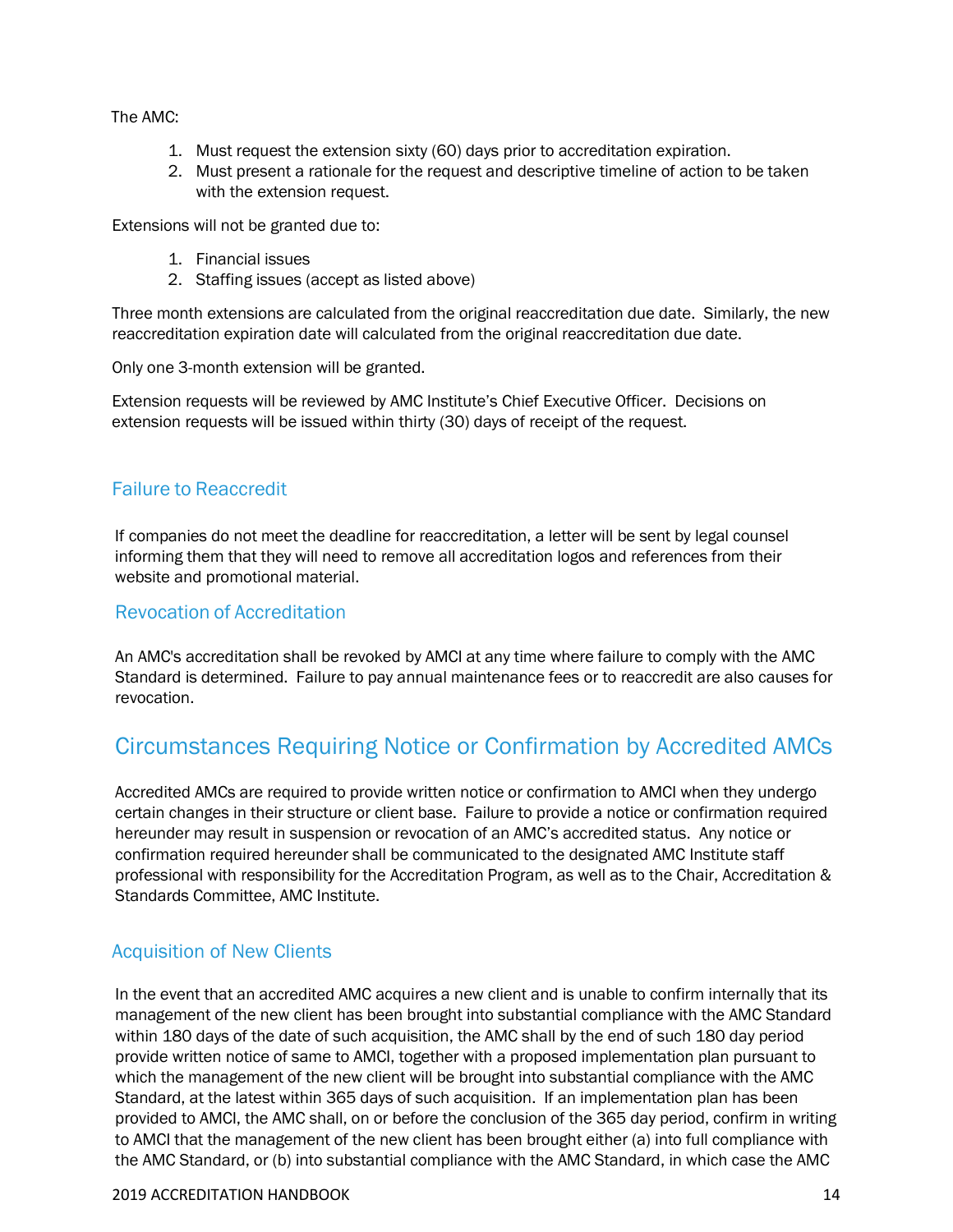shall propose a timeframe within which full compliance will be achieved.

## Opening New Offices Other than Due to Merger, Acquisition or Asset Purchase

For purposes hereof, "New Office" is defined as another office of an accredited AMC at which association management services are performed for more than one client. In the event that an accredited AMC opens a New Office, other than due to merger, acquisition or asset purchase, and is unable to confirm internally that its management at such New Office is in substantial compliance with the AMC Standard immediately upon such opening and in full compliance with the AMC Standard within sixty (60) days of the date of such opening, the AMC shall provide written notice of same to AMCI, together with a proposed implementation plan pursuant to which the association management services provided at such New Office will be brought into full compliance with the AMC Standard, at the latest within 90 days of such opening. If an implementation plan has been provided to AMCI, the AMC shall, on or before the conclusion of the 90 day period, confirm in writing to AMCI that the association management services provided at such New Office has been brought into full compliance with the AMC Standard.

## Merger, Acquisition or Asset Purchase

In the event that an accredited AMC is merged into, is acquired by, or sells all or substantially all of its assets to another entity, the accredited AMC shall inform the other entity at or before the time of the transaction that the AMC's accredited status is not transferable except potentially when the other entity is also an accredited AMC, and then only under circumstances described herein.

In the event that an accredited AMC acquires an accredited AMC or all or substantially all of the assets of an accredited AMC, the acquiring AMC (a) shall automatically retain its accredited status for a period of 90 days following the close of the transaction, during which time it may continue to hold itself out to the public as accredited; and (b) shall, on or before the conclusion of such 90 day period, provide written confirmation to AMCI that its association management services for all of its clients are being provided in compliance with the AMC Standard.

In the event that an unaccredited AMC or other entity acquires an accredited AMC or all or substantially all of the assets of an accredited AMC, the acquiring entity (a) shall not acquire the accredited status of the acquired AMC, (b) shall not hold itself out to the public as accredited, and (c) may submit an application for accreditation to AMCI.

In the event that an accredited AMC acquires an unaccredited AMC, the accredited AMC shall automatically retain its accredited status without any notice obligation to AMCI only if the acquired entity remains a separate legal entity and is held out to the public as unrelated to the acquiring AMC, without any reference whatsoever to the name, acronym, logo or other identifier of the acquiring AMC.

In the event that an accredited AMC acquires an unaccredited AMC or all or substantially all of the assets of an unaccredited AMC and intends either that the acquired entity not remain a separate entity or that it be held out to the public as related to the acquiring AMC, the accredited AMC (a) shall automatically retain its accredited status for a period of 60 days following the close of the transaction, during which time it may continue to hold itself out to the public as accredited, and (b) shall, if it is unable to confirm internally that its association management services at all of its offices are being provided in substantial compliance with the AMC Standard by the conclusion of such 60 day period, continue to be entitled to hold itself out as accredited, provided that it submits to AMCI a written

2019 ACCREDITATION HANDBOOK 15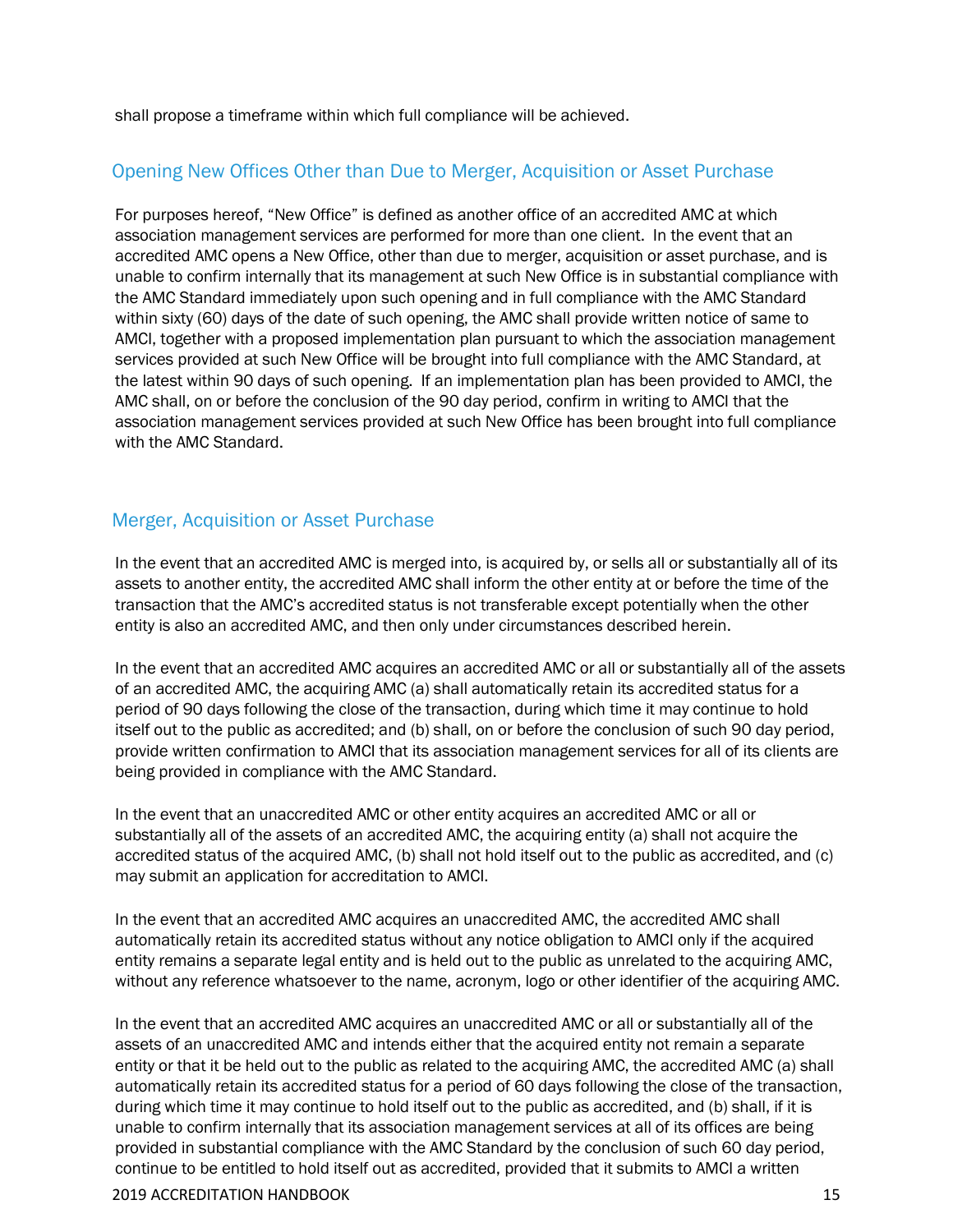implementation plan pursuant to which the association management services at all of its offices will be brought into full compliance with the AMC Standard, at the latest within 180 days of the close of the transaction. If an implementation plan has been provided to AMCI, the accredited AMC shall, on or before the conclusion of the 180 day period, confirm in writing to AMCI that the association management services provided at all of its offices have been brought into full compliance with the AMC Standard.

Whenever a written notice or confirmation is required to be given to AMCI, the AMCI Standards & Accreditation Committee may request additional information relevant to the AMC's accredited status, following which it may make any of the following determinations:

1. Accreditation continued until next regularly scheduled reaccreditation, without any further action required of the accredited AMC.

2. Accreditation continued through specified earlier reaccreditation, without any further action required of the accredited AMC.

3. Accreditation continued until next scheduled reaccreditation or for a specified lesser period of time, contingent upon successful completion of all or any of the following:

- a. Submission of additional materials;
- b. Desktop review;
- c. Onsite review.

4. Accreditation suspended, subject to reinstatement upon successful completion of all or any of the following:

- a. Submission of additional materials;
- b. Desktop review;
- c. Onsite review.
- 5. Accreditation revoked, with or without opportunity to reapply for accreditation.

Determinations of the Standards & Accreditation Committee shall be appealable to the Accreditation Review Board.

# Guide to Forms

| Form 1001 | Beginning the AMC Institute Accreditation Process     | Interested/beginning the process   |
|-----------|-------------------------------------------------------|------------------------------------|
| Form 1002 | Declaration of Intent for AMC Institute Accreditation | Ready to start review process      |
| Form 1003 | License Agreement                                     | Use of Accreditation Mark          |
| Form 1004 | <b>Review Report</b>                                  | Completed by Reviewer after review |
|           | <b>2019 ACCREDITATION HANDBOOK</b>                    | 16                                 |